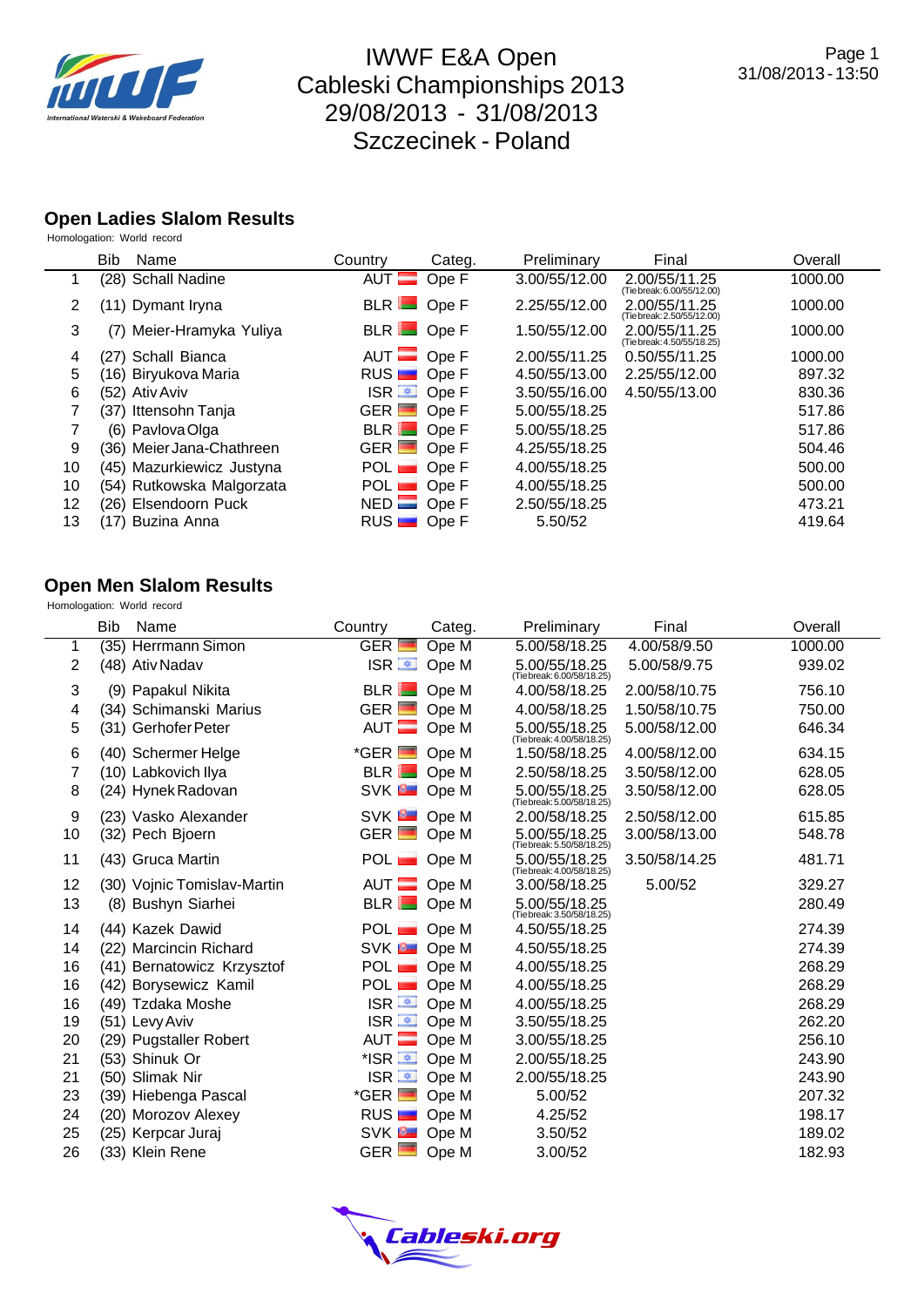

#### **Open Ladies Tricks Results** Homologation: World record

|                       | <b>Bib</b><br>Name         | Country                      | Categ.      | Preliminary | Final | Overall |
|-----------------------|----------------------------|------------------------------|-------------|-------------|-------|---------|
|                       | (7) Meier-Hramyka Yuliya   | <b>BLR</b>                   | Ope F       | 8180        | 6020  | 953.38  |
| $\mathbf{2}^{\prime}$ | (11) Dymant Iryna          | $BLR$ $\blacksquare$         | Ope F       | 8060        | 4800  | 939.39  |
| 3                     | (18) Churokova Tatiana     | RUS <b>D</b> Ope F           |             | 7900        | 4320  | 920.75  |
| 4                     | (6) Pavlova Olga           | BLR Ope F                    |             | 8560        | 4290  | 997.67  |
| 5.                    | (17) Buzina Anna           | RUS <b>D</b> Ope F           |             | 7470        | 2380  | 870.63  |
| 6                     | (12) Kisialiova Katsiaryna | $*$ BLR $\blacksquare$ Ope F |             | 8580        | 1270  | 1000.00 |
|                       | (45) Mazurkiewicz Justyna  | $POL$ $OpeF$                 |             | 6080        |       | 708.62  |
| 8                     | (28) Schall Nadine         |                              | $AUT$ Ope F | 2460        |       | 286.71  |
| 9                     | (37) Ittensohn Tanja       | $GER$ $\Box$                 | Ope F       | 2420        |       | 282.05  |
| 10                    | (27) Schall Bianca         | AUT <b>E</b>                 | Ope F       | 2260        |       | 263.40  |
| 11                    | (54) Rutkowska Malgorzata  | POL                          | Ope F       | 1850        |       | 215.62  |
| 12                    | (36) Meier Jana-Chathreen  | $GER$ $\Box$                 | Ope F       | 1820        |       | 212.12  |
| 13                    | (26) Elsendoorn Puck       | $NED$ $\Box$                 | Ope F       | 1810        |       | 210.96  |

## **Open Men Tricks Results**

Homologation: World record

|    | Bib<br>Name                | Country              | Categ.                 | Preliminary | Final | Overall |
|----|----------------------------|----------------------|------------------------|-------------|-------|---------|
|    | (10) Labkovich Ilya        | BLR                  | Ope M                  | 11220       | 7230  | 954.08  |
| 2  | (9) Papakul Nikita         | BLR Ope M            |                        | 10760       | 6840  | 914.97  |
| 3  | (32) Pech Bjoern           | GER Ope M            |                        | 7060        | 6390  | 600.34  |
| 4  | (15) Isayeu Aliaksandr     | $*$ BLR $\Box$ Ope M |                        | 11760       | 5420  | 1000.00 |
| 5  | (23) Vasko Alexander       | SVK <b>B</b> Ope M   |                        | 9810        | 5400  | 834.18  |
| 6  | (13) Marozau Artsiom       | $*$ BLR $\Box$ Ope M |                        | 7320        | 5240  | 622.45  |
|    | (8) Bushyn Siarhei         | BLR Ope M            |                        | 10360       | 4120  | 880.95  |
| 8  | (49) Tzdaka Moshe          |                      | ISR <sup>■</sup> Ope M | 7620        | 3550  | 647.96  |
| 9  | (44) Kazek Dawid           | $POL$ $\blacksquare$ | Ope M                  | 9260        | 3320  | 787.41  |
| 10 | (21) Alentyev Andrey       | $RUS$ Ope M          |                        | 7980        | 720   | 678.57  |
| 11 | (34) Schimanski Marius     | $GER$ Ope M          |                        | 6800        |       | 578.23  |
| 12 | (14) Mikhailou Aliaksandr  | $*$ BLR $\Box$ Ope M |                        | 6090        |       | 517.86  |
| 13 | (24) Hynek Radovan         | SVK <b>B</b> Ope M   |                        | 5350        |       | 454.93  |
| 14 | (41) Bernatowicz Krzysztof | POL <b>D</b> Ope M   |                        | 5250        |       | 446.43  |
| 15 | (50) Slimak Nir            |                      | ISR $\equiv$ Ope M     | 5190        |       | 441.33  |
| 16 | (35) Herrmann Simon        | GER Ope M            |                        | 5050        |       | 429.42  |
| 17 | (25) Kerpcar Juraj         | SVK <b>B</b> Ope M   |                        | 4810        |       | 409.01  |
| 18 | (43) Gruca Martin          | POL                  | Ope M                  | 4740        |       | 403.06  |
| 19 | (33) Klein Rene            | GER Ope M            |                        | 4430        |       | 376.70  |
| 20 | (51) Levy Aviv             |                      | ISR $\equiv$ Ope M     | 3380        |       | 287.41  |
| 21 | (42) Borysewicz Kamil      | $POL$ Ope M          |                        | 2910        |       | 247.45  |

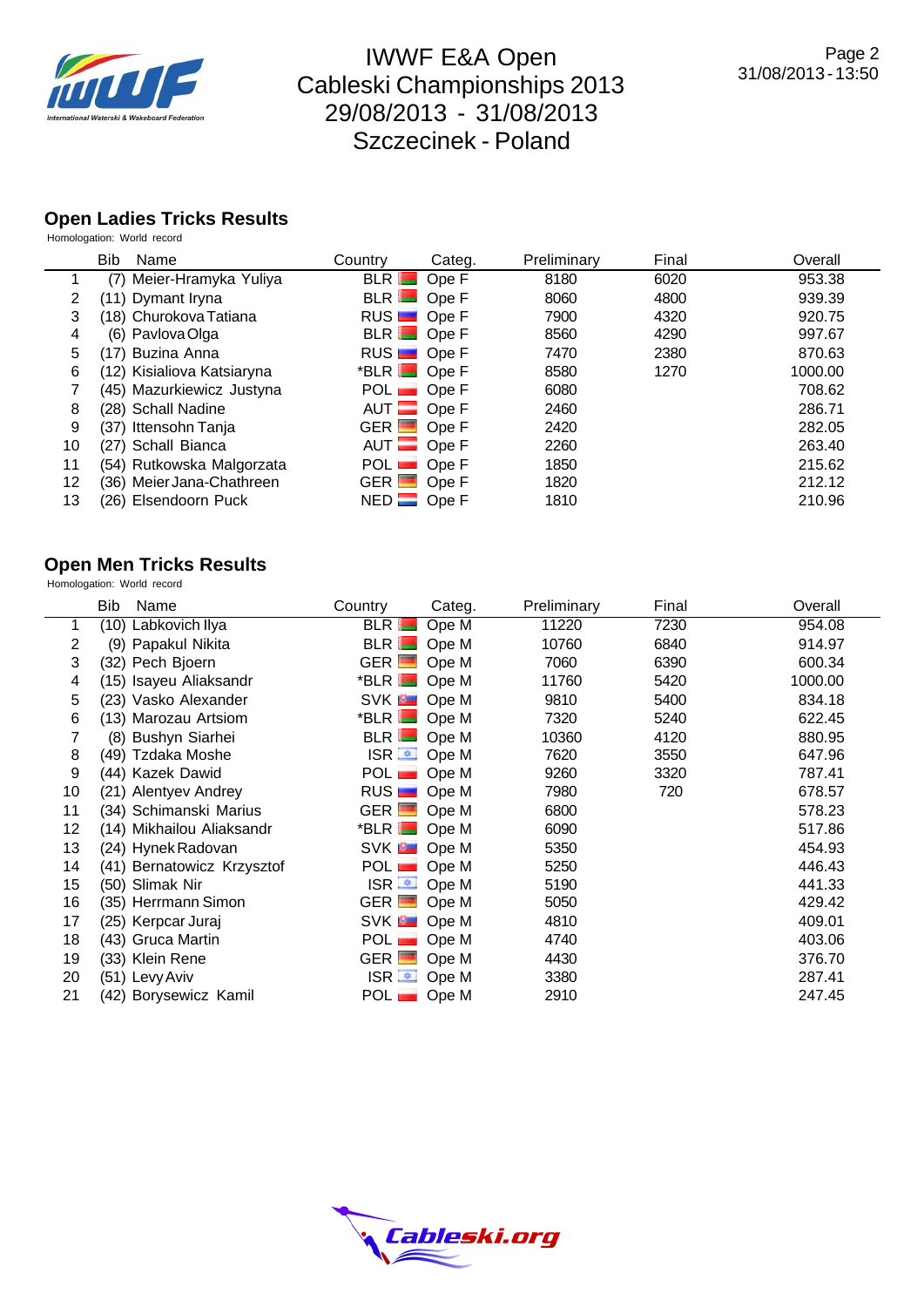

#### **Open Ladies Jump Results** Homologation: World record

|    | <b>Bib</b><br>Name        | Country     | Categ.             | Preliminary       | Final             | Overall |
|----|---------------------------|-------------|--------------------|-------------------|-------------------|---------|
|    | (7) Meier-Hramyka Yuliya  |             | BLR Ope F          | 45.7m             | 42.4m             | 1000.00 |
| 2  | (19) Gibinska Alexandra   |             | RUS <b>D</b> Ope F | 42.5m             | 41.6m             | 910.36  |
| 3  | (11) Dymant Iryna         |             | $BLR$ Ope F        | 35.9 <sub>m</sub> | 38.3m             | 792.72  |
| 4  | (54) Rutkowska Malgorzata |             | $POL$ Ope F        | 36.9m             | 36.9m             | 753.50  |
| 5  | (6) Pavlova Olga          |             | BLR Ope F          | 37.0m             | 36.6m             | 756.30  |
| 6  | (28) Schall Nadine        |             | $AUT$ Ope F        | 36.2m             | 35.3 <sub>m</sub> | 733.89  |
|    | (55) Waz Joanna           |             | $POL$ Ope F        | 34.9m             |                   | 697.48  |
| 8  | (27) Schall Bianca        |             | $AUT$ Ope F        | 33.6m             |                   | 661.06  |
| 9  | (17) Buzina Anna          |             | RUS <b>D</b> Ope F | 31.1 <sub>m</sub> |                   | 591.04  |
| 10 | (37) Ittensohn Tanja      | GER Ope F   |                    | 27.1m             |                   | 478.99  |
| 11 | (36) Meier Jana-Chathreen | $GER$ Ope F |                    | 26.0m             |                   | 448.18  |
| 12 | (26) Elsendoorn Puck      | $NED$ Ope F |                    | 19.5m             |                   | 266.11  |

#### **Open Men Jump Results**

|    | Homologation: World record |                            |                      |        |                  |                   |         |  |
|----|----------------------------|----------------------------|----------------------|--------|------------------|-------------------|---------|--|
|    | <b>Bib</b>                 | Name                       | Country              | Categ. | Preliminary      | Final             | Overall |  |
|    |                            | (42) Borysewicz Kamil      | POL <sub>1</sub>     | Ope M  | 56.3m            | 58.2m             | 1000.00 |  |
| 2  |                            | (41) Bernatowicz Krzysztof |                      |        | 56.9m            | 57.2m             | 976.85  |  |
| 3  |                            | (8) Bushyn Siarhei         | BLR Ope M            |        | 56.1m            | 57.2m             | 976.85  |  |
| 4  |                            | (9) Papakul Nikita         | BLR Ope M            |        | 55.1m            | 55.2m             | 930.56  |  |
| 5  |                            | (47) Rutkowski Jakub       | $*POL$ Ope M         |        | 52.6m            | 53.7m             | 895.83  |  |
| 6  |                            | (23) Vasko Alexander       | SVK <b>B</b> Ope M   |        | 53.3m            | 52.3m             | 886.57  |  |
|    |                            | (10) Labkovich Ilya        | BLR Ope M            |        | 49.4m            | 52.1m             | 858.80  |  |
| 8  |                            | (38) Zinser Daniel         | $*GER$ Ope M         |        | 51.3m            | 50.5 <sub>m</sub> | 840.28  |  |
| 9  |                            | (33) Klein Rene            | $GER$ $\blacksquare$ | Ope M  | 46.6m            |                   | 731.48  |  |
| 10 |                            | (43) Gruca Martin          |                      |        | 44.4m            |                   | 680.56  |  |
| 11 |                            | (34) Schimanski Marius     | GER Ope M            |        | 44.1m            |                   | 673.61  |  |
| 12 |                            | (44) Kazek Dawid           |                      |        | 43.3m            |                   | 655.09  |  |
| 13 |                            | (20) Morozov Alexey        | RUS <b>D</b> Ope M   |        | 42.7m            |                   | 641.20  |  |
| 14 |                            | (25) Kerpcar Juraj         | SVK <b>B</b> Ope M   |        | 41.1m            |                   | 604.17  |  |
| 15 |                            | (32) Pech Bjoern           | $GER$ $\Box$         | Ope M  | 0.0 <sub>m</sub> |                   |         |  |